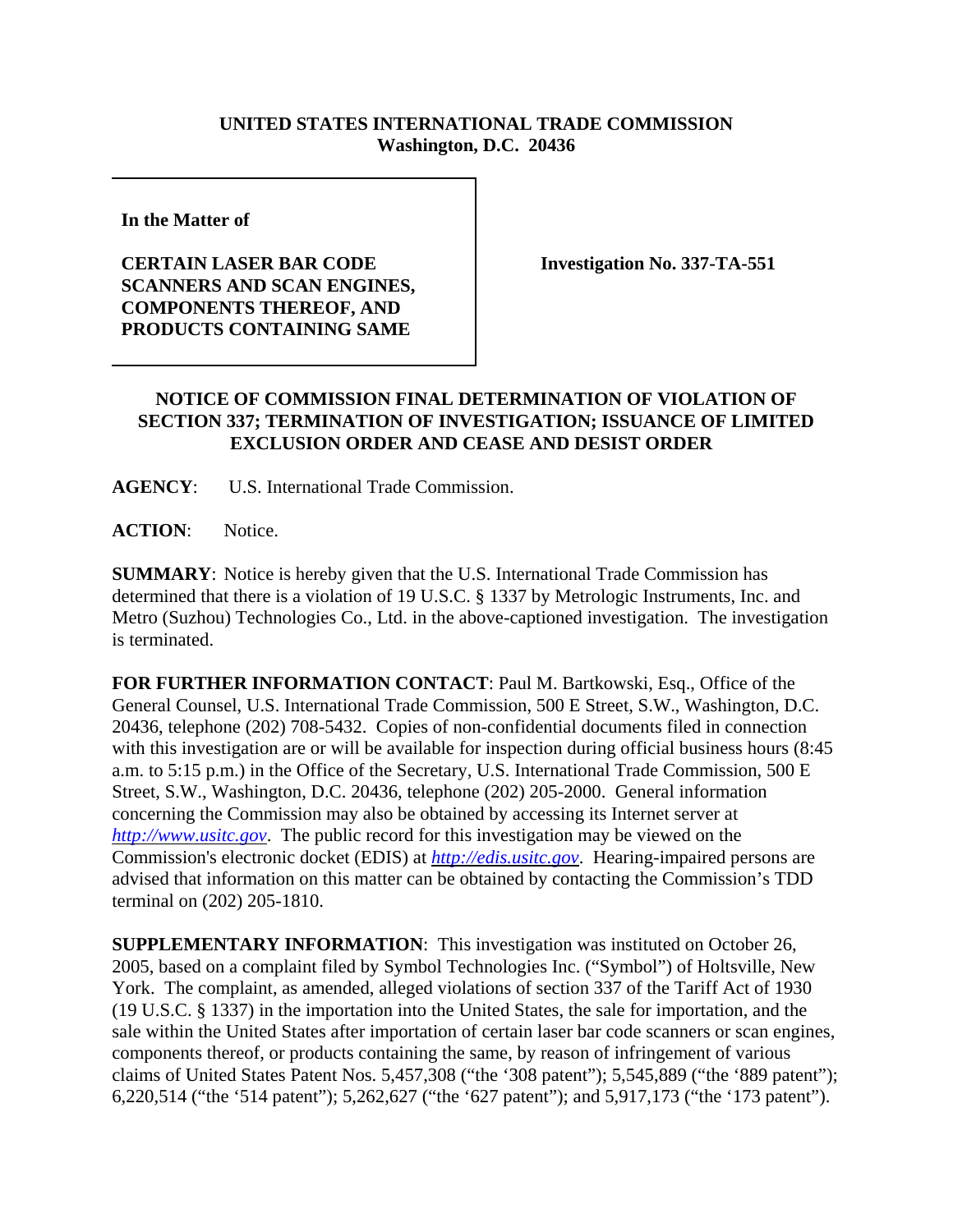The complaint named two respondents: Metro Technologies Co., Ltd. of Suzhou, China; and Metrologic Instruments, Inc. of Blackwood, New Jersey (collectively, "Metrologic").

On January 29, 2007, the ALJ issued an initial determination ("ID") finding a violation of Section 337 in the importation of certain laser bar code scanners and scan engines, components thereof, and products containing the same, in connection with certain asserted claims. The ID also issued monetary sanctions against Respondents for discovery abuses. Complainant, Respondents, and the Commission investigative attorney (IA) each filed petitions for review of the ID on February 8, 2007. They each filed responses to each other's petitions on February 16, 2007.

On February 21, 2007, the Commission extended the deadline for determining whether to review the subject ID by fifteen (15) days, to March 30, 2007. On March 30, 2007, the Commission determined to review the final ID in part. Specifically, the Commission determined to review: (1) the construction of "single, unitary, flexural component" in the '173 patent, and related issues of infringement, domestic industry, and validity; (2) the construction of "oscillatory support means" in the '627 patent, and related issues of infringement, domestic industry, and validity; (3) the construction of claims containing the so-called "central area" limitations in the '889 patent, and related issues of infringement, domestic industry, and validity; (4) the construction of the "scan fragment" limitation in the '308 patent; and (5) the construction of the term "plurality" in the '308 patent.

Having examined the record of this investigation, including the ALJ's final ID, the Commission has determined to make the following modifications to the claim constructions set forth in the final ID: (1) the "single, unitary, flexural component" in the '173 patent must include "portions integral with each other;" (2) in the '627 patent, the "oscillatory support means" must oscillate; (3) limitations in the '889 patent containing requirements that the folding mirror be "near" or "adjacent" the central area of the collecting mirror allow for the folding mirror to be positioned close to, and either in front of or behind, the central area of the collecting mirror, but not mounted to the collecting mirror outside of the central area.; (4) "scan fragment," as used in the '308 patent, means "a scan that reads less than all of a bar code symbol and that would have been discarded before the advent of scan-stitching techniques;" and (5) the term "plurality" in the '308 patent means "two or more." These changes do not affect the ALJ's findings on validity, infringement, or domestic industry. The Commission therefore affirms those findings, as well as the finding of a violation of section 337 by Metrologic with regard to certain asserted claims of the '627 and '173 patents.